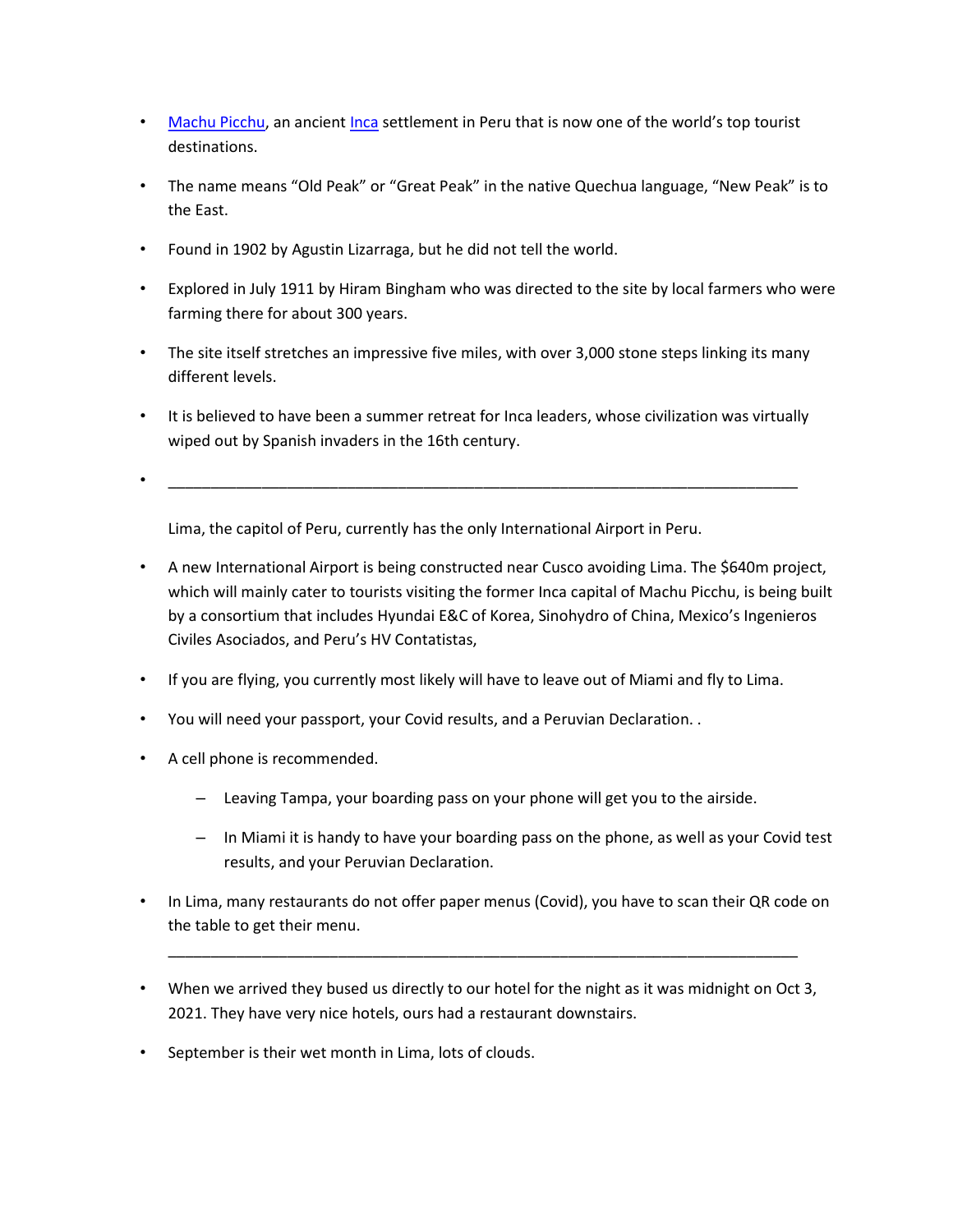- Lima is a city of almost 10 million people.
- It has an old area where we visited a Square with churches and official buildings.
- At the square there are men dressed in yellow who exchange American dollars to the Peruvian Sol at a better rate than you can get anywhere else.
- $\hspace{.2cm}$   $\hspace{.2cm}$   $\hspace{.2cm}$   $\hspace{.2cm}$   $\hspace{.2cm}$   $\hspace{.2cm}$   $\hspace{.2cm}$   $\hspace{.2cm}$   $\hspace{.2cm}$   $\hspace{.2cm}$   $\hspace{.2cm}$   $\hspace{.2cm}$   $\hspace{.2cm}$   $\hspace{.2cm}$   $\hspace{.2cm}$   $\hspace{.2cm}$   $\hspace{.2cm}$   $\hspace{.2cm}$   $\hspace{.2cm}$   $\hspace{.2cm}$
- The geographical size and the different climates of the Peruvian ecological layers have contributed towards an enormous gastronomic wealth in the development of ancient towns. Peruvian cuisine is rooted in indigenous ingredients and practices, combined with European influences, notably Spanish and Arab, as well as Asian flavors from China and Japan. There are even a few West African influences thrown in, as well. Peru has become an epicenter of fusion cuisine, and is often heralded as the country that is blazing trails into the future of gastronomy.
- Did you know that Lima is known as the Gastronomic Capital of the Americas? The city offers a wide variety of restaurants and inviting sidewalk cafes. Lima has some of the country's most chic and cosmopolitan restaurants, serving haute cuisine in addition to regional favorites. Three Peruvian restaurants made it into the World's 50 Best restaurants and Latin America's top 50 restaurants: Maido, Central and Astrid & Gaston.
- Cuy: The prospect of eating a guinea pig tends to elicit a squeamish response from those living outside of Peru. However, cuy is commonplace here (particularly in rural communities) as a good source of protein. Many have been surprised by how rich and tender cuy meat actually is when served with hot pepper sauce, the dish is often compared to rabbit.
- Alpaca meat is one of the healthiest and most flavorful meats in the world. The meat is lean, tender, and almost sweet. Alpaca meat is not only rich in proteins but also low in fat & has the lowest level of cholesterol of any meat.

The Khipu Database Project (KDP), begun by Gary Urton, may have already decoded the first word from a quipu–the name of a village, Puruchuco–which Urton believes was represented by a three-number sequence, similar to a ZIP code. If this conjecture is correct, quipus are the only known example of a complex language recorded in a 3-D system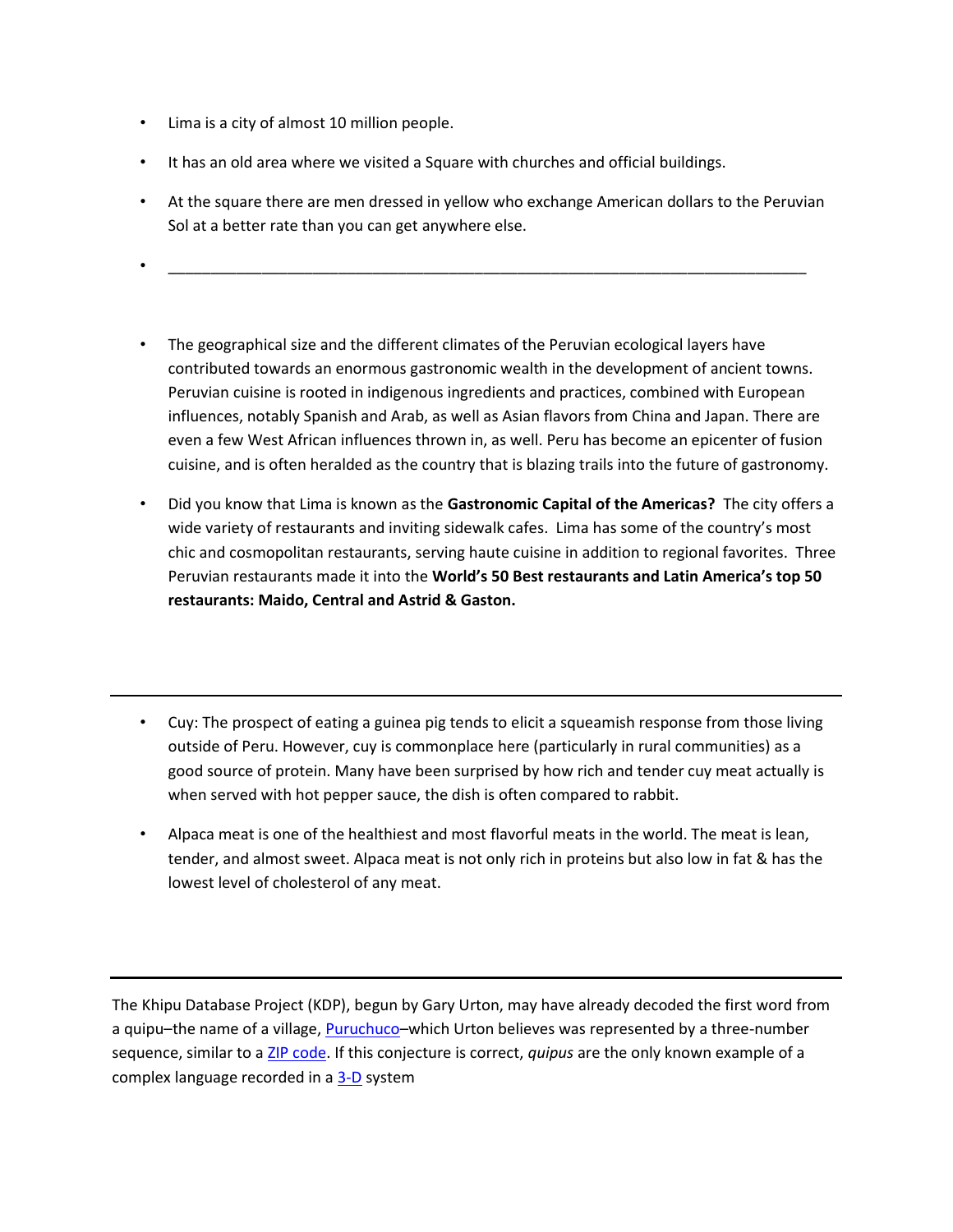- Quipu played a key part in the administration of the Kingdom of Cusco and later Tawantinsuyu, the empire controlled by the Inca ethnic group, flourishing across the Andes from c. 1100 to 1532 AD when the Spaniards arrived..
- Some have argued that as the region was subsumed under the Spanish Empire, the quipus were actively destroyed, to be replaced by European writing and numeral systems; but the Spanish response to the quipu is much more complicated than this.
- While certainly some quipu were identified as idolatrous and destroyed, the Spaniards actually promoted the adaptation of the quipu recording system to the needs of the colonial administration; and priests advocated the use of quipus for ecclesiastical purposes. In several modern villages, quipus have continued to be important items for the local community, albeit for ritual rather than



practical use. It

is unclear as to where and how many intact quipus still exist, as many have been stored away in mausoleums.

12 small structures erected on a circular and rectangular plan was revealed on the outskirts of the Chachabamba complex which is the gate house on the river up to Machu Picchu. The researchers suggest that they were the dwellings inhabited by the individuals that operated Chachabamba, although the structures are less ornate in the construction.